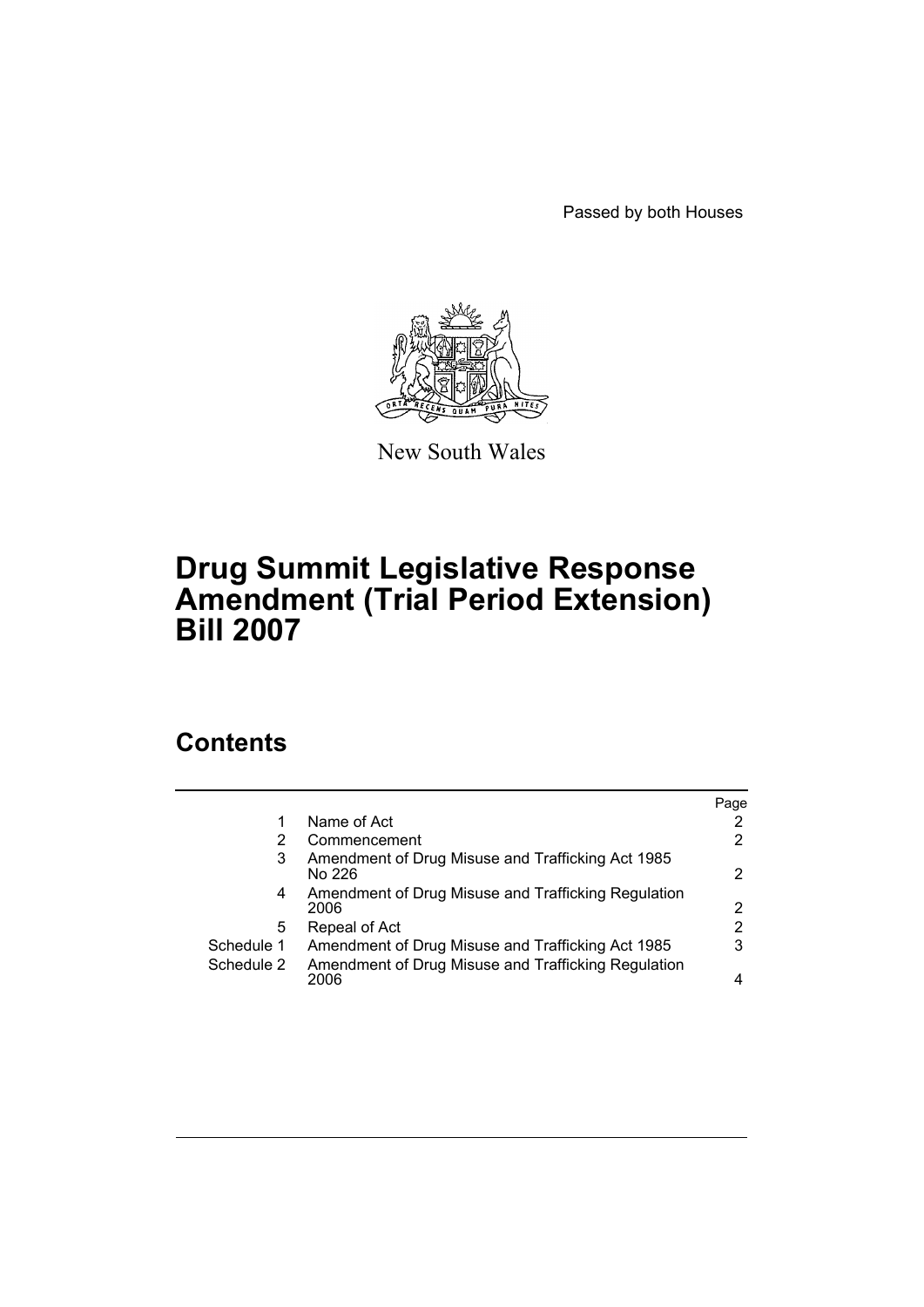*I certify that this public bill, which originated in the Legislative Assembly, has finally passed the Legislative Council and the Legislative Assembly of New South Wales.*

> *Clerk of the Legislative Assembly. Legislative Assembly, Sydney, , 2007*



New South Wales

# **Drug Summit Legislative Response Amendment (Trial Period Extension) Bill 2007**

Act No , 2007

An Act to amend the *Drug Misuse and Trafficking Act 1985* so as to extend the trial period established under Part 2A of that Act for the operation and use of the injecting centre licensed under that Part; and for other purposes.

*I have examined this bill and find it to correspond in all respects with the bill as finally passed by both Houses.*

*Assistant Speaker of the Legislative Assembly.*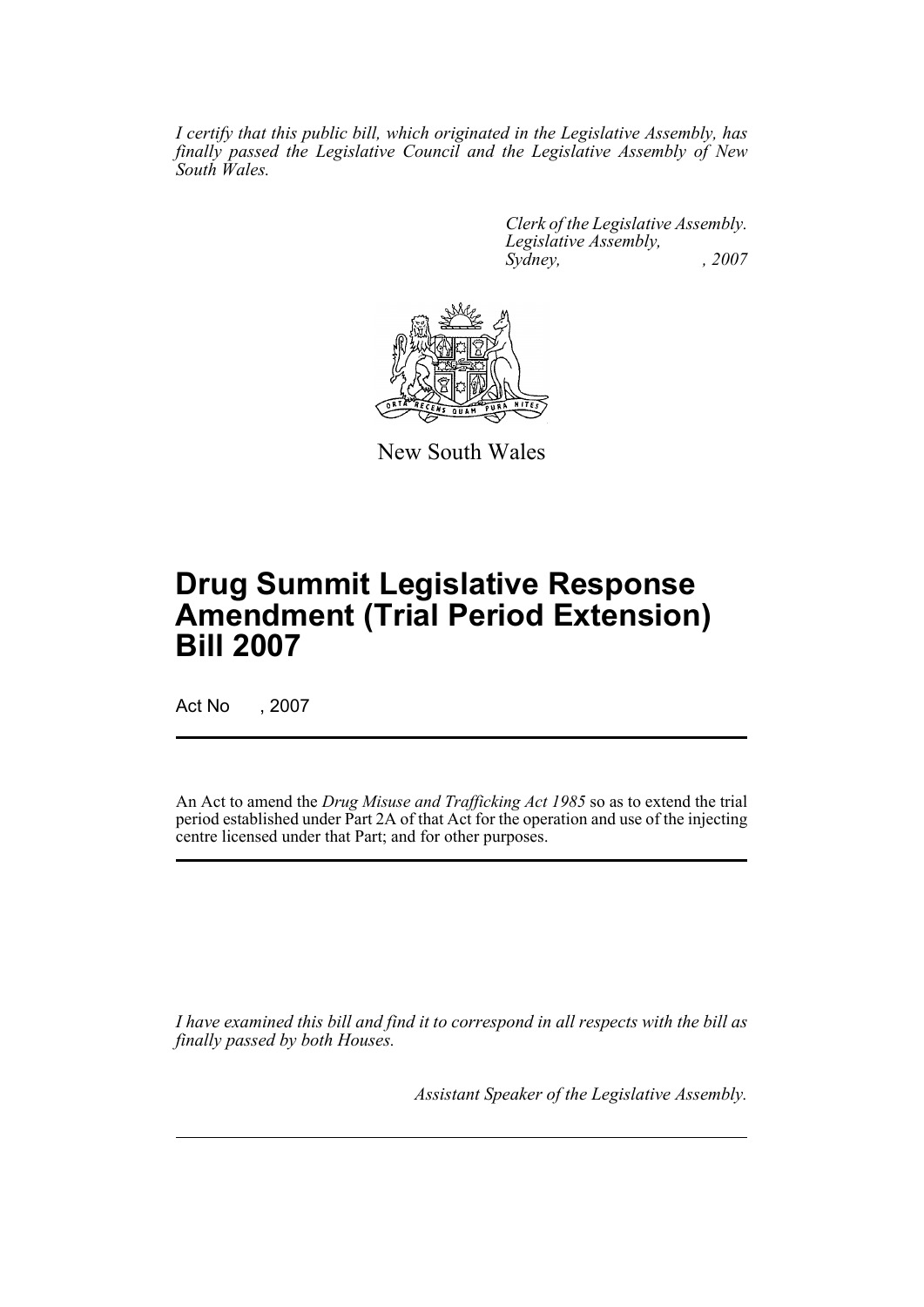### <span id="page-2-0"></span>**The Legislature of New South Wales enacts:**

### **1 Name of Act**

Clause 1

This Act is the *Drug Summit Legislative Response Amendment (Trial Period Extension) Act 2007*.

### <span id="page-2-1"></span>**2 Commencement**

This Act commences on the date of assent to this Act.

### <span id="page-2-2"></span>**3 Amendment of Drug Misuse and Trafficking Act 1985 No 226**

The *Drug Misuse and Trafficking Act 1985* is amended as set out in Schedule<sup>1</sup>.

### <span id="page-2-3"></span>**4 Amendment of Drug Misuse and Trafficking Regulation 2006**

The *Drug Misuse and Trafficking Regulation 2006* is amended as set out in Schedule 2.

### <span id="page-2-4"></span>**5 Repeal of Act**

- (1) This Act is repealed on the day following the day on which this Act commences.
- (2) The repeal of this Act does not, because of operation of section 30 of the *Interpretation Act 1987*, affect any amendment made by this Act.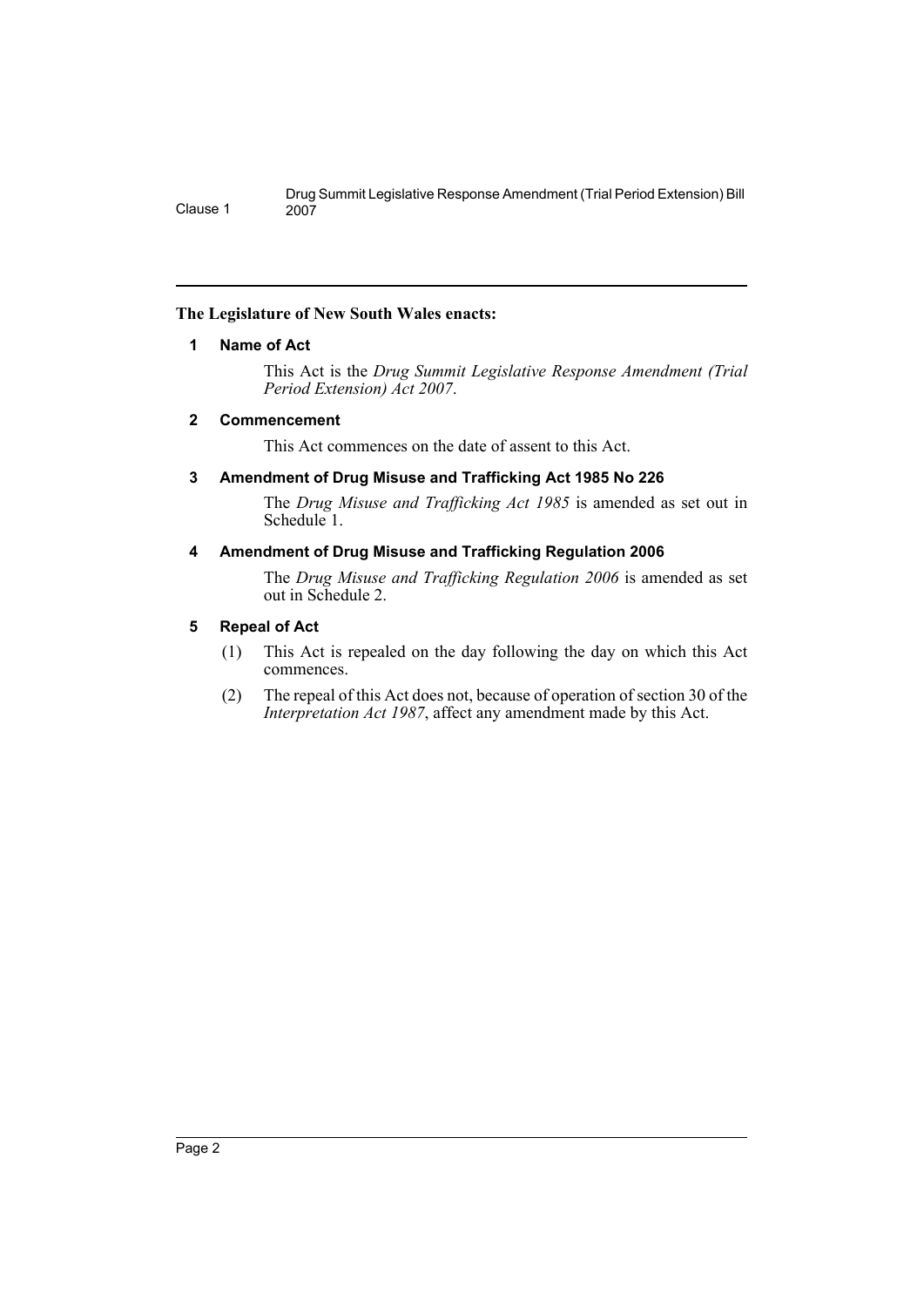Drug Summit Legislative Response Amendment (Trial Period Extension) Bill 2007

Amendment of Drug Misuse and Trafficking Act 1985 Schedule 1

### <span id="page-3-0"></span>**Schedule 1 Amendment of Drug Misuse and Trafficking Act 1985**

(Section 3)

### **[1] Section 36A Limited operation of Part 2A**

Omit "31 October 2007" from section 36A (1). Insert instead "31 October 2011".

### **[2] Section 36B Review during trial period**

Omit section 36B (2). Insert instead:

(2) The review is to commence as soon as practicable after the date of assent to the *Drug Summit Legislative Response Amendment (Trial Period Extension) Act 200*7 and is to be completed by 1 May 2011.

### **[3] Section 36K**

Omit the section. Insert instead:

### **36K Reviews of licence**

- (1) The responsible authorities may arrange for the ongoing or periodical review of any licensed injecting centre.
- (2) The responsible authorities must arrange for the review of the economic viability of a licensed injecting centre if they are satisfied that the service activity level of the centre has dropped below 75 per cent of the service activity level prescribed by the regulations.
- (3) Regulations referred to in subsection (2) may express the level of service activity as a specified number of client visits in any period or may express that level in any other manner.
- (4) The responsible authorities may revoke a licence if, after considering the results of a review under subsection (2), they are of the opinion that the licensed injecting centre has ceased to be economically viable.

#### **[4] Section 36T Effect of extension of trial period**

Omit "*Drug Summit Legislative Response Amendment (Trial Period Extension)*  $\overline{A}ct$  2003" from section 36T (1).

Insert instead "*Drug Summit Legislative Response Amendment (Trial Period Extension) Act 2007*".